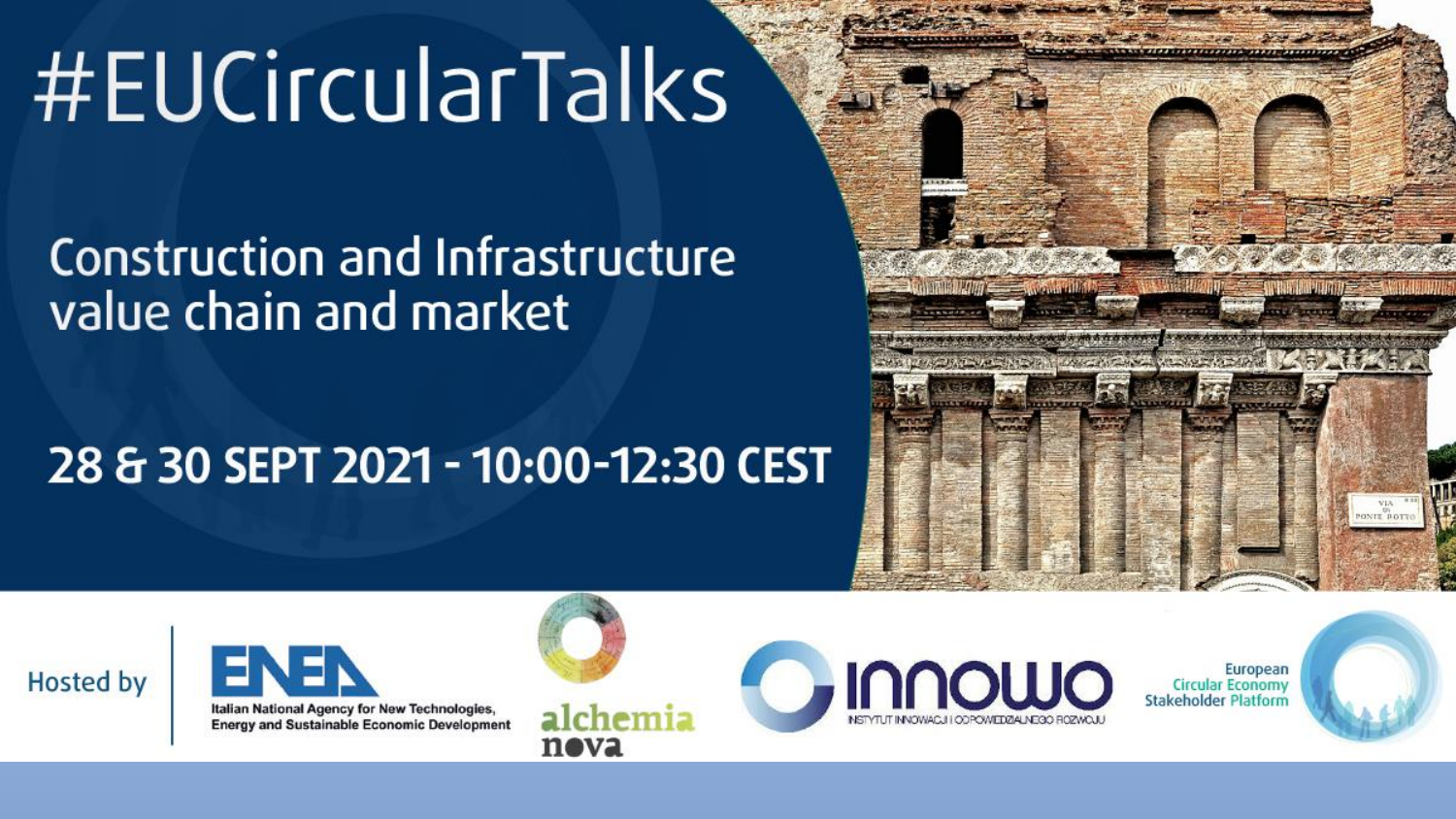

#### Construction and Infrastructure value chains and market



#### ECESP Leadership Group Construction & Infrastructure

- ✓ Coordinator: **Holland Circular Hotspot**
- ✓ Members: **Holland Circular Hotspot**  Freek van Eijk, Anca TurtoiEEB, **European Environmental Bureau** Gonzalo Sanchez, **EuRIC - European Recycling Industries' Confederation** - Emmanuel Katrakis, **SMEUnited** - Guido Lena, **EuroCommerce** - Isabelle Maurizi, **INEC - Institut National de l'Economie Circulaire** - Pauline Thiberge, Julia Goigoux - **INNOWO - Institute of Innovation and Responsible Development** - Agnieszka Sznyk, Hubert Bukowski, **European Environment Agency** - Ioannis Bakas, **Restado Concular** - Dominik Campanella, **ENEA - Laura Cutaia, German Sustainable Building Council** - Christine LeMaitre, **Alchemia Nova** - Johannes Kisser, **VTT Technical Research Centre of Finland** - Anne-Christine Ritschkoff, **European Plastic Converters** - Marjan Ranogajec, Martin Policar, **Lumar** - Bostjan KraljMadaster - Pablo van den Bosch, **Turntoo** - Sabine Oberhuber, **European Builders Confederation** - Eugenio Quintieri, **Rijkswaterstaat (RWS)** - Jessica Reis Leffers
- Large objective: TO MAKE THE BUILT ENVIRONMENT MORE CIRCULAR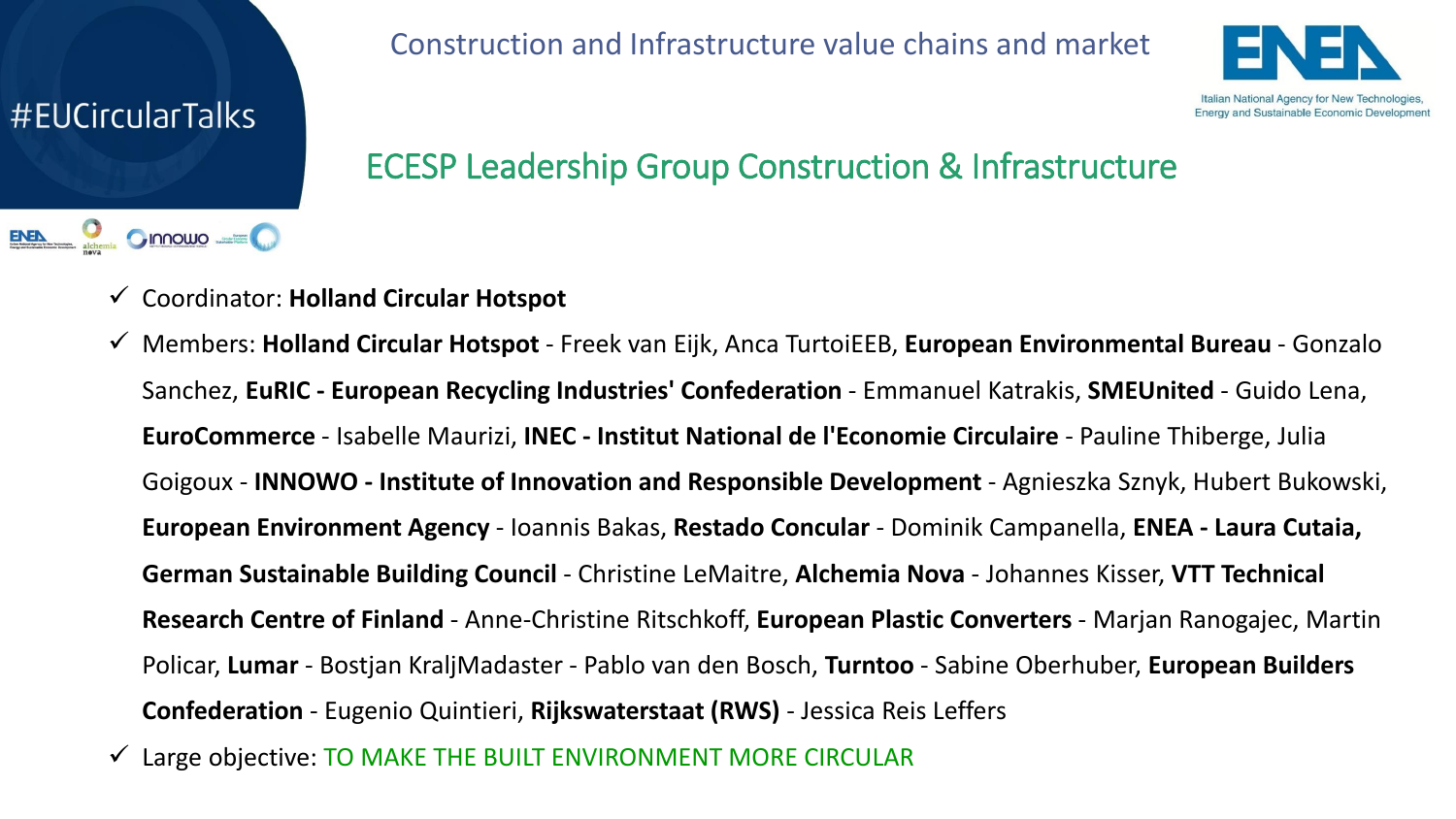#### #EUCircularTalks

ENEN

#### Construction and Infrastructure value chains and market



Energy and Sustainable Economic Development

#### ENEA (Italy) - Department for Sustainability

Born in 1960, ENEA is the **National Agency for New Technologies, Energy and Sustainable Economic Development**, a public body aimed at research, technological innovation and the provision of advanced services to enterprises, Public Administrations

- More than **2500 people**
- **13 research centres** in Italy
- **4 Departments:**

 $O$  innowe  $=$ 

- $\checkmark$  Energy Technologies
- $\checkmark$  Energy Efficiency Unit Department
- $\checkmark$  Fusion and Technology for Nuclear Safety and **Security**
- ✓ *Territorial and Production Systems Sustainability*

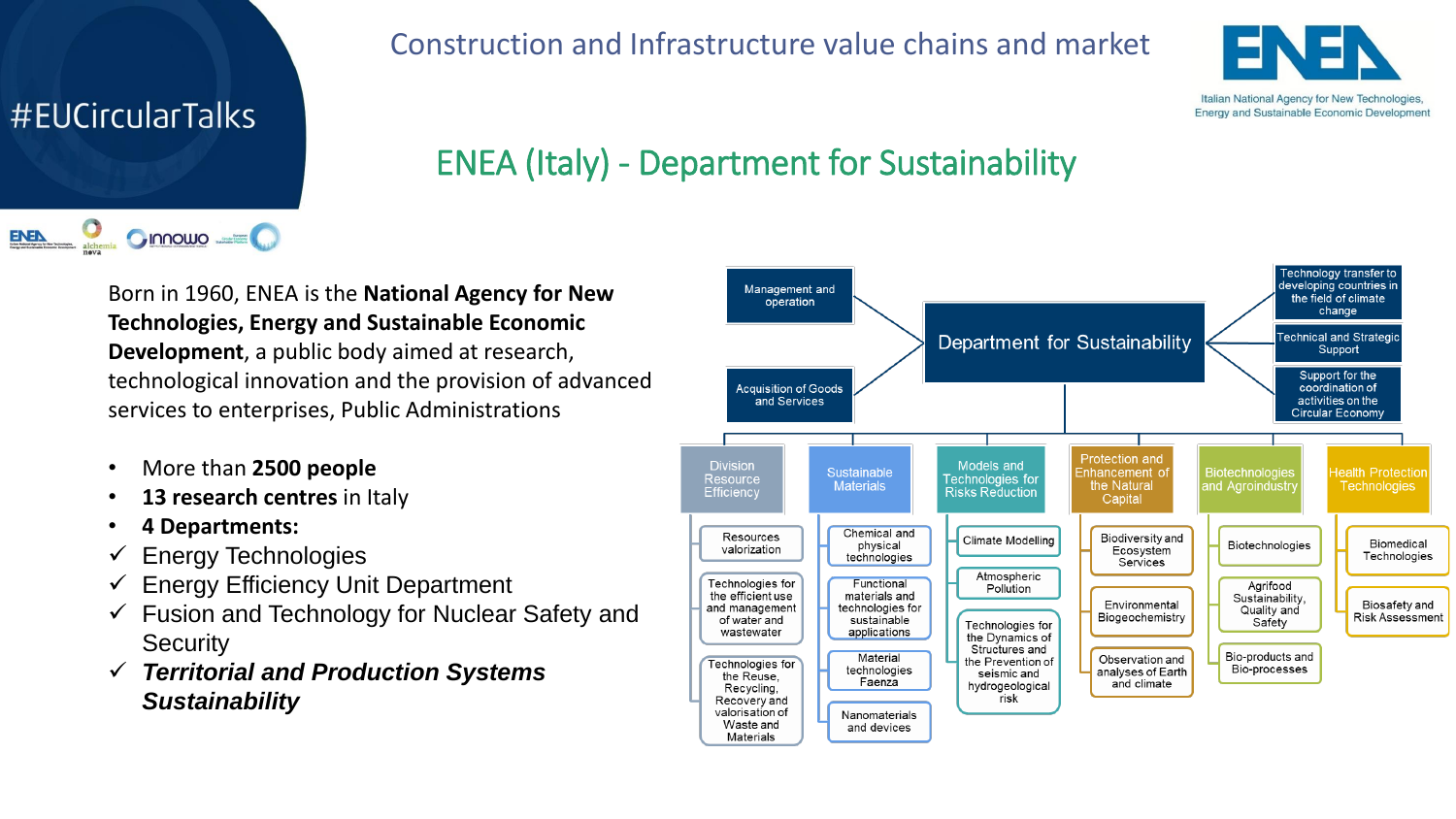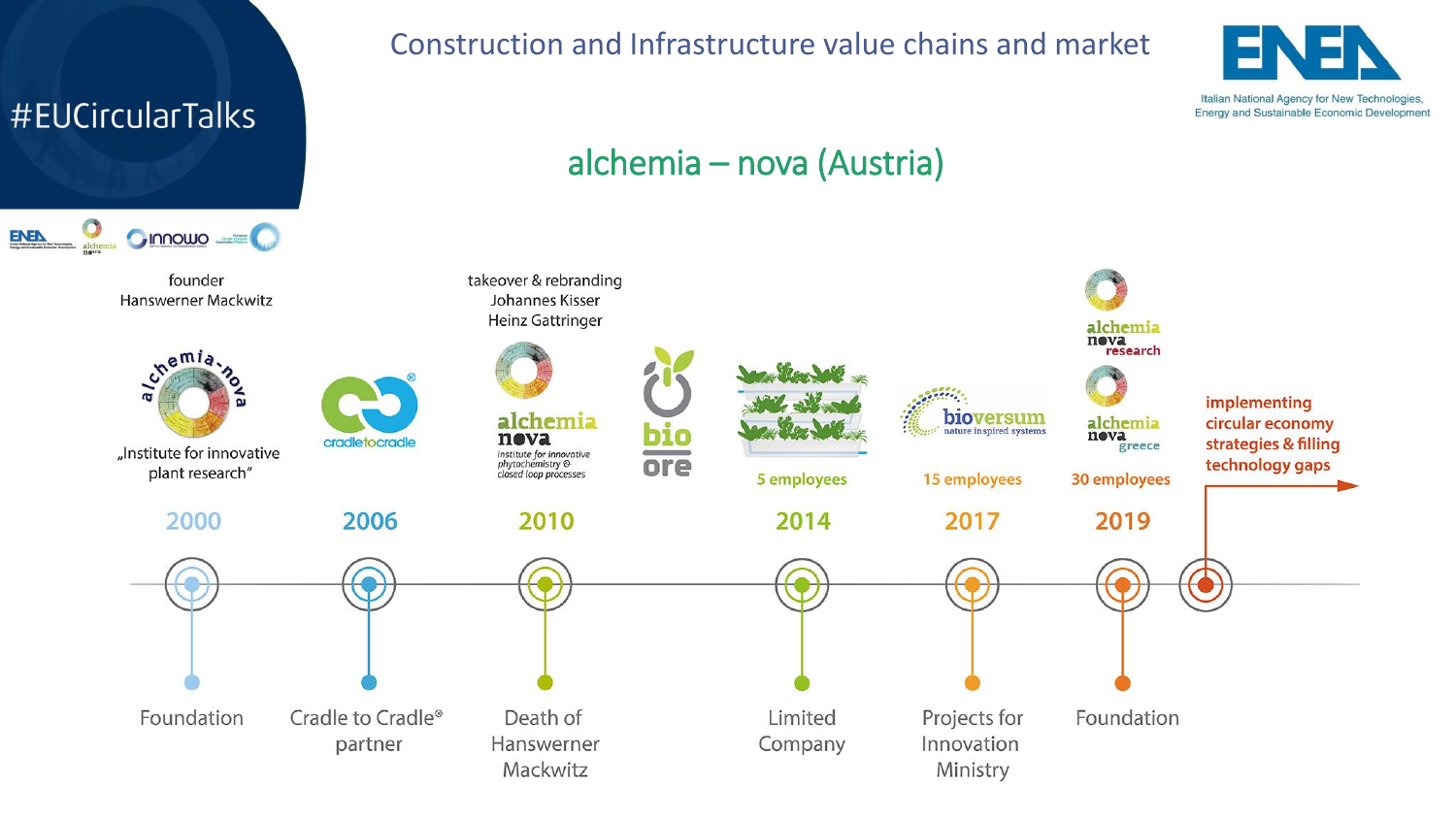#EUCircularTalks

**ENEN** 

**Onnoulo** 

#### Construction and Infrastructure value chains and market



#### Innowo (Poland)



- $\checkmark$  Institute of Innovation and Responsible Development
- $\checkmark$  Non-governmental organization, THINK to DO TANK in Poland
- $\checkmark$  Development of innovation and implementation of systemic changes for the purpose of sustainable socio-economic progress
- $\checkmark$  Cooperation with various stakeholder groups
- $\checkmark$  Multilevel perspective and interdisciplinary approach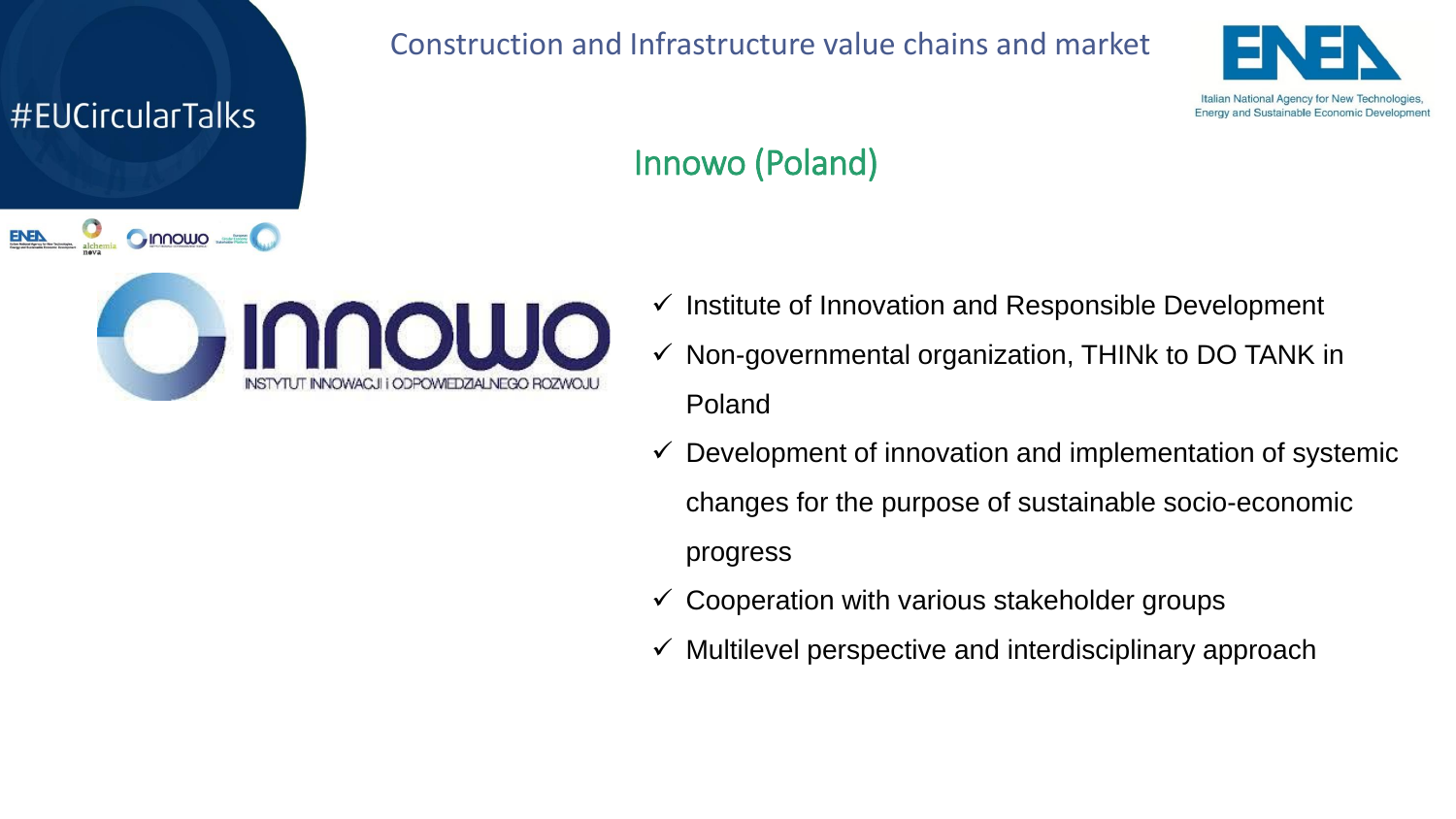## Meeting rules

- *When connecting, enter your first name + surname + organisation*
- *The event is recorded*
- *Use the chat to ask a question, share any information and links with other participants*
- *You can also use the "raise hand" button to ask a question, and wait for the moderator to give you the floor. Once you have the floor, the organiser will enable your microphone and camera. You will then be able to unmute yourself and turn your camera on*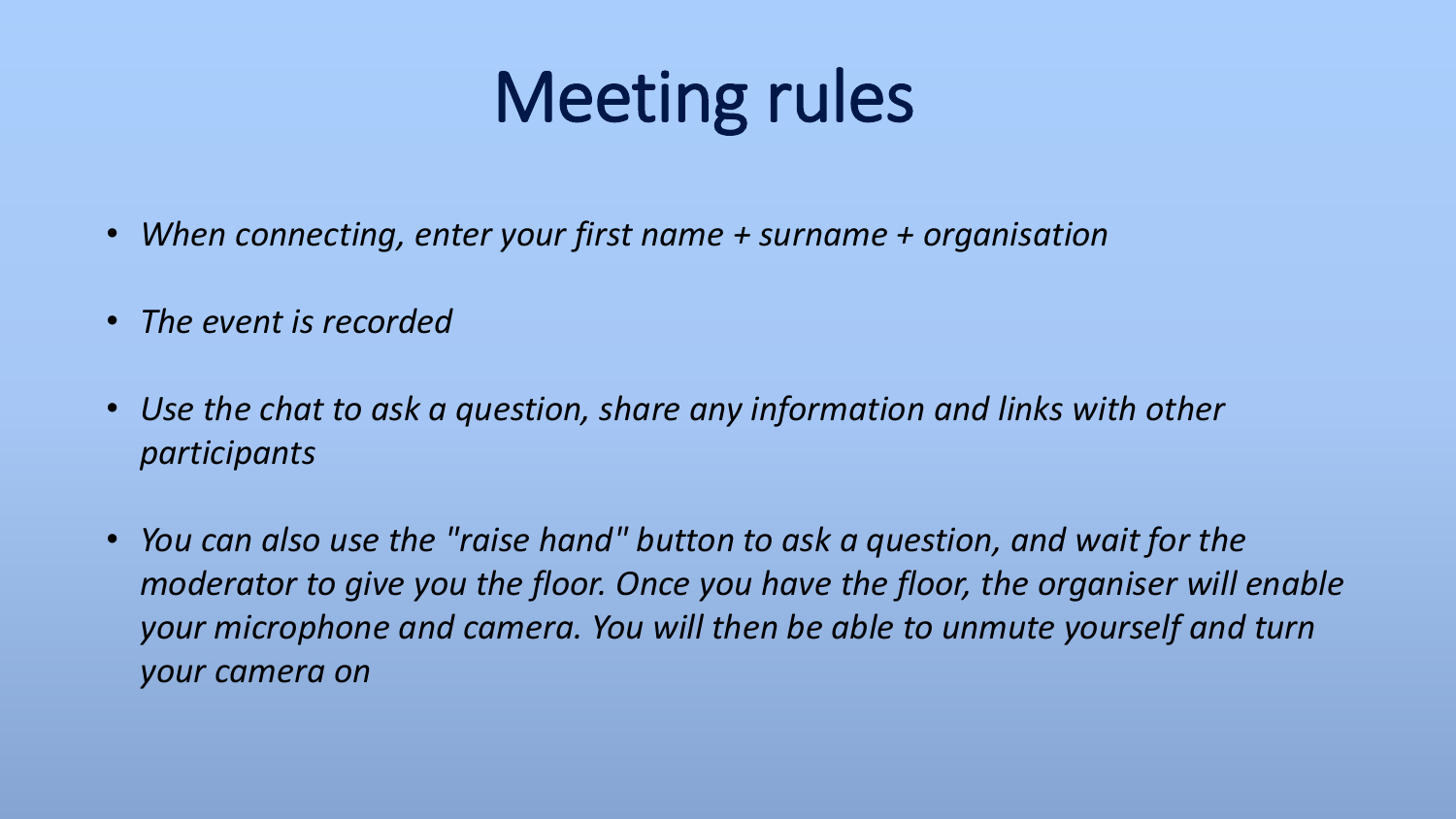## AGENDA

| <b>Timing</b>   | SESSION 2: Market of primary and secondary construction and infrastructure materials                                                                                 |
|-----------------|----------------------------------------------------------------------------------------------------------------------------------------------------------------------|
| $10.00 - 12.30$ | Moderator: Hubert Bukowski, Innowo                                                                                                                                   |
|                 | <b>Opening remarks</b>                                                                                                                                               |
|                 | • Laura Cutaia, ENEA                                                                                                                                                 |
|                 | Aurel Laurentiu Plosceanu, President of the Employment, Social Affairs, and Citizenship section at the European<br>$\bullet$<br>Economic and Social Committee (EESC) |
|                 | Influence of C&D waste management costs on the competitiveness of recycled materials                                                                                 |
|                 | Philippe Moseley, Policy Officer, Sustainable Industrial Policy and Construction, DG GROW, European Commission                                                       |
|                 | <b>Acceptance of recycled materials</b>                                                                                                                              |
|                 | Geert Cuperus, Fédération Internationale du Recyclage                                                                                                                |
|                 | Competitiveness of secondary materials: design phase and end of life as parts of the same problem/solution                                                           |
|                 | Eugenio Quintieri, European Builders Confederation (EBC)                                                                                                             |
|                 | Green procurement/GPP/circular procurement                                                                                                                           |
|                 | Kaitlyn Dietz, ICLEI                                                                                                                                                 |
|                 | <b>Certification systems and standards</b>                                                                                                                           |
|                 | Gaetano Bertino, alchemia-nova<br>$\bullet$                                                                                                                          |
|                 | <b>Good practices</b>                                                                                                                                                |
|                 | • Circular economy and Cradle to Cradle in construction - Michael Moradiellos del Molino, Drees & Sommer                                                             |
|                 | New European Bauhaus case - Henriette Thuen, Confederation of Danish Industries                                                                                      |
|                 | Q&A, poll and open discussion                                                                                                                                        |
|                 | <b>Closing remarks</b>                                                                                                                                               |
|                 | Josefina Lindblom, Policy Officer, Sustainable Buildings, DG ENVI, European Commission                                                                               |
|                 | Wrap up by moderator                                                                                                                                                 |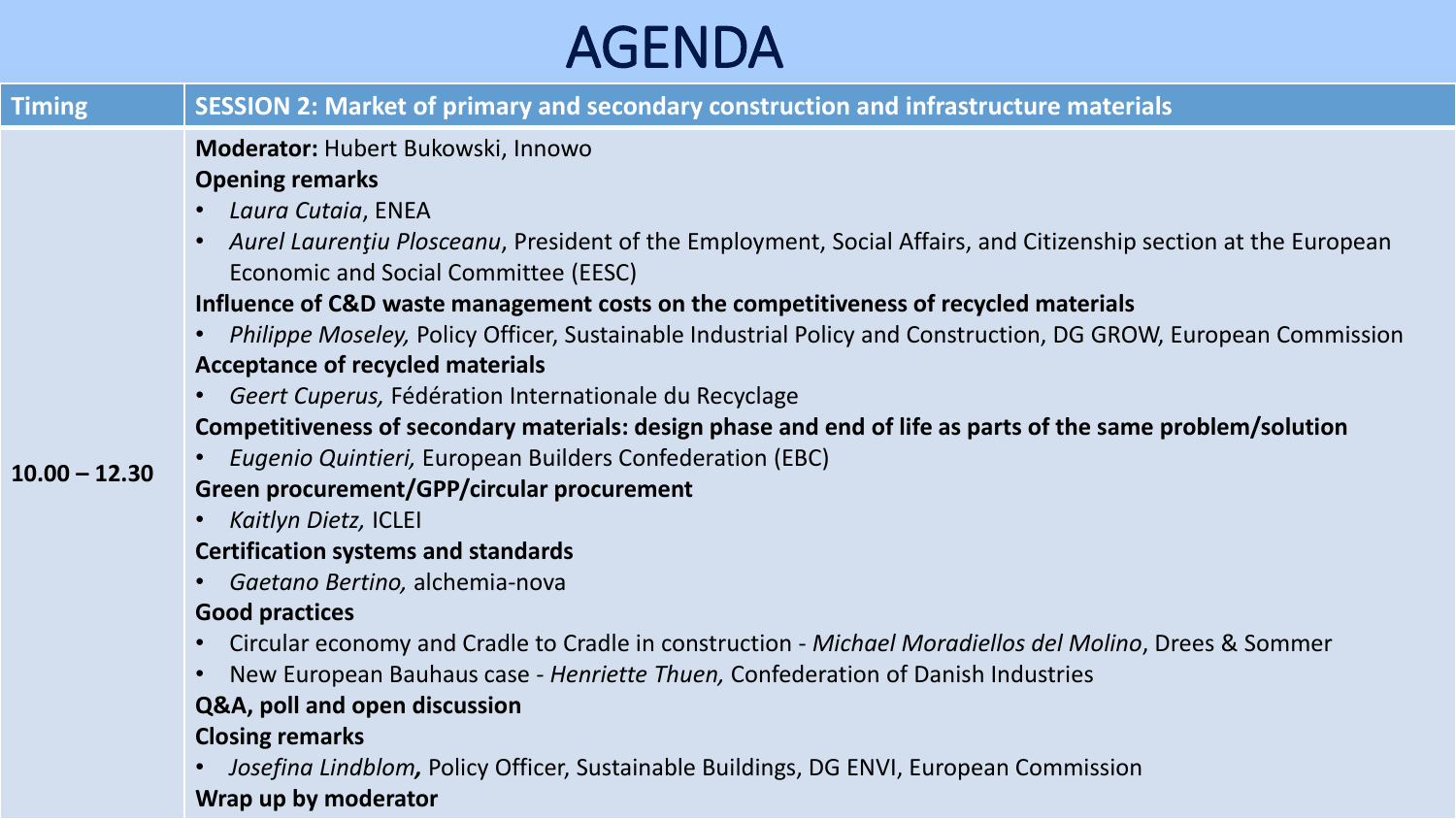### **slido**



**Which issues do you think are the most strategic in order to boost value chain collaboration/connections within the construction sector?**

ⓘ Start presenting to display the poll results on this slide.